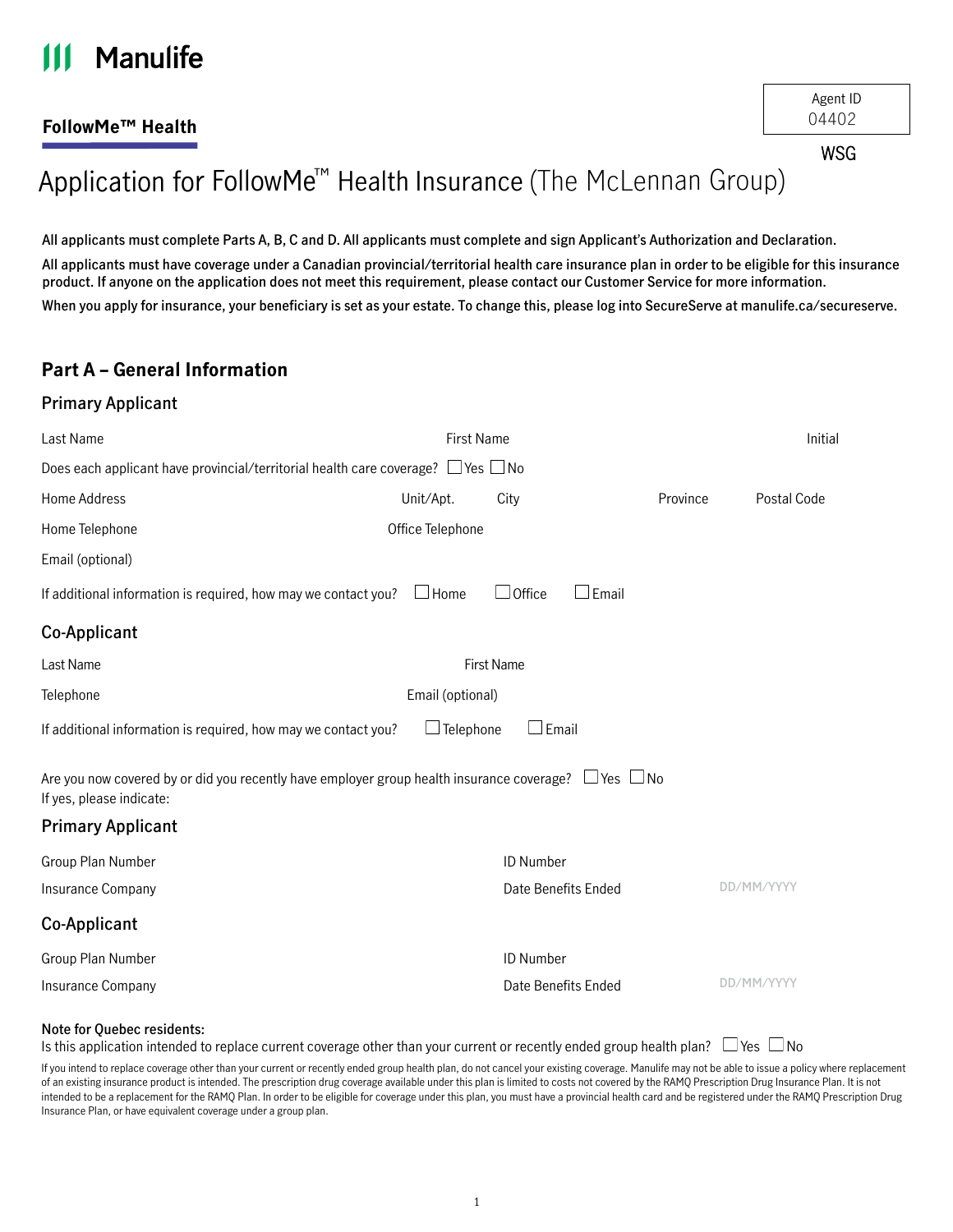## **Part B – Plan Choice**

I/We apply for FollowMe™ Health:

□ Basic □ Enhanced

 $\Box$  Enhanced Plus  $\Box$  Premiere

# **Part C – Individuals to be Covered**

| <b>Last Name</b> | <b>First Name</b> | Code   | Sex | <b>Birth date</b><br>DD/MM/YYYY | Age | Smoker? Height Weight<br>No. of $\lim_{h \to 0}$ lbs/kg<br>Cigarettes<br>Daily | $\Box$ $\Box$ | lbs/kg<br>$\Box$ $\Box$ |      | Weight<br>change<br>in last year | Reason for<br>weight change |
|------------------|-------------------|--------|-----|---------------------------------|-----|--------------------------------------------------------------------------------|---------------|-------------------------|------|----------------------------------|-----------------------------|
|                  |                   |        |     |                                 |     |                                                                                |               |                         | gain | loss                             |                             |
| Applicant        |                   |        |     |                                 |     |                                                                                |               |                         |      |                                  |                             |
|                  |                   | $00\,$ |     |                                 |     |                                                                                |               |                         |      |                                  |                             |
| Co-applicant     |                   |        |     |                                 |     |                                                                                |               |                         |      |                                  |                             |
|                  |                   | 01     |     |                                 |     |                                                                                |               |                         |      |                                  |                             |
| Dependant        |                   |        |     |                                 |     |                                                                                |               |                         |      |                                  |                             |
|                  |                   | 02     |     |                                 |     |                                                                                |               |                         |      |                                  |                             |
| Dependant        |                   |        |     |                                 |     |                                                                                |               |                         |      |                                  |                             |
|                  |                   | 02     |     |                                 |     |                                                                                |               |                         |      |                                  |                             |
| Dependant        |                   |        |     |                                 |     |                                                                                |               |                         |      |                                  |                             |
|                  |                   | 02     |     |                                 |     |                                                                                |               |                         |      |                                  |                             |
| Dependant        |                   |        |     |                                 |     |                                                                                |               |                         |      |                                  |                             |
|                  |                   | 02     |     |                                 |     |                                                                                |               |                         |      |                                  |                             |

**If you require more space to complete any part of this application, please attach a separate sheet, signed and dated.**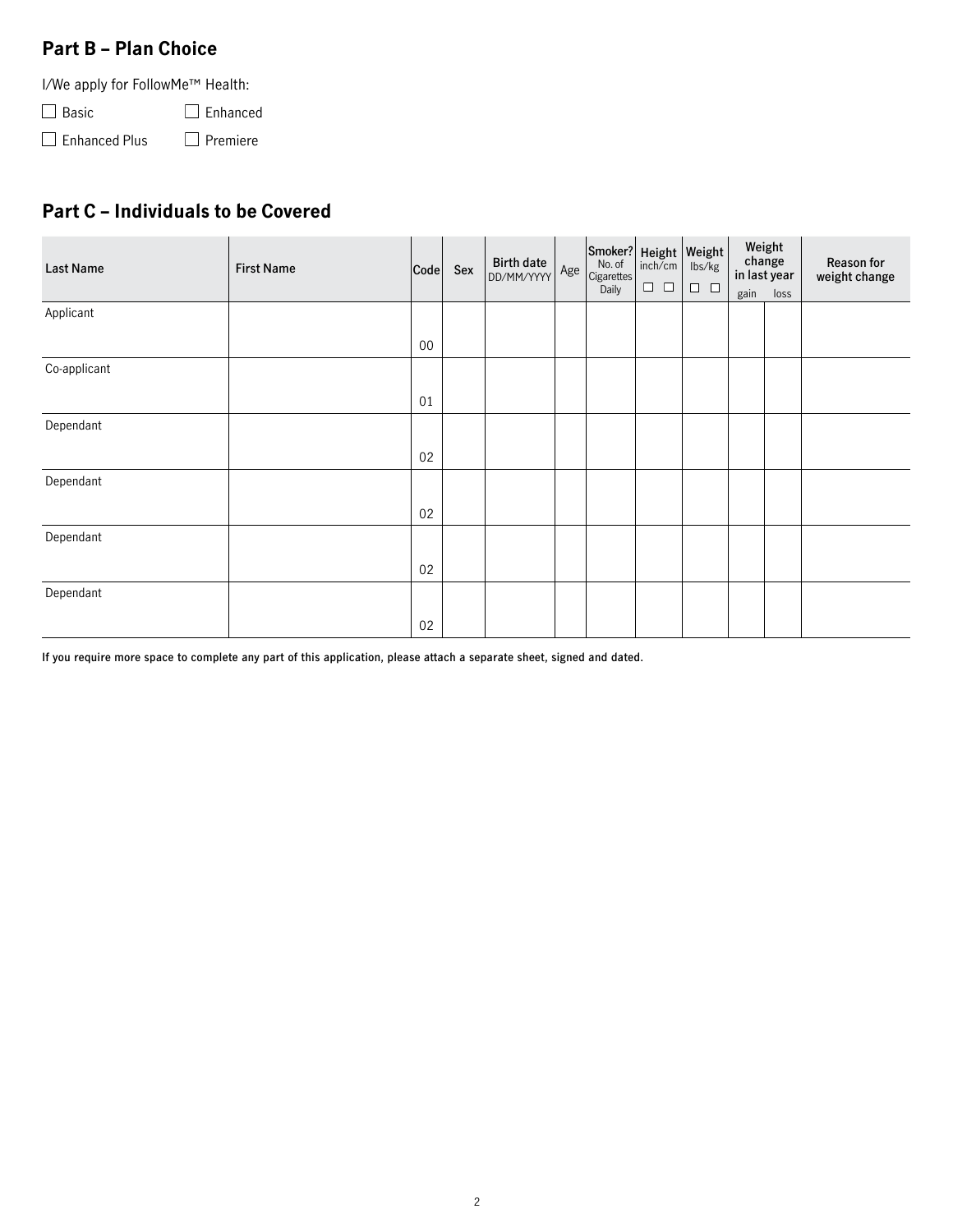## **Part D – Payment Options**

| <b>Initial Payment:</b>                                                                                                              | I/We hereby authorize Manulife to debit the initial two (2) months' premium, \$                                                                                                                                                                         |                          |                            | , using my/our:     |  |  |  |  |
|--------------------------------------------------------------------------------------------------------------------------------------|---------------------------------------------------------------------------------------------------------------------------------------------------------------------------------------------------------------------------------------------------------|--------------------------|----------------------------|---------------------|--|--|--|--|
|                                                                                                                                      | Pre-Authorized Debit (PAD)                                                                                                                                                                                                                              |                          |                            |                     |  |  |  |  |
|                                                                                                                                      | Important: Initial payment will be taken on the day approved (not the effective date). Future payments will be taken on the first of each month.<br>To apply securely using your credit card, contact our licensed insurance advisors at 1877 551-5566. |                          |                            |                     |  |  |  |  |
| Subsequent payments will be made by:                                                                                                 |                                                                                                                                                                                                                                                         |                          |                            |                     |  |  |  |  |
| Option #1                                                                                                                            | Pre-Authorized Debit (PAD)                                                                                                                                                                                                                              |                          |                            |                     |  |  |  |  |
|                                                                                                                                      | PAD Billing Frequency:<br>Monthly                                                                                                                                                                                                                       |                          | Semi-Annual (2% savings)   | Annual (4% savings) |  |  |  |  |
| Important: For verification purposes, we require a sample cheque marked 'VOID'.                                                      |                                                                                                                                                                                                                                                         |                          |                            |                     |  |  |  |  |
| Option #2                                                                                                                            | $\Box$ Direct Billing                                                                                                                                                                                                                                   |                          |                            |                     |  |  |  |  |
|                                                                                                                                      | Direct Billing Frequency:                                                                                                                                                                                                                               | Semi-Annual (2% savings) | Annual (4% savings)        |                     |  |  |  |  |
| Pre-Authorized Debit (PAD) Payment Information & Payment Authorization                                                               |                                                                                                                                                                                                                                                         |                          |                            |                     |  |  |  |  |
|                                                                                                                                      | Please use the following banking information:                                                                                                                                                                                                           |                          |                            |                     |  |  |  |  |
| $\sqrt{2}$ From the cheque used to make the first payment or                                                                         |                                                                                                                                                                                                                                                         |                          |                            |                     |  |  |  |  |
| $\vert$ As follows (only complete the information below if you do not have a void cheque):                                           |                                                                                                                                                                                                                                                         |                          |                            |                     |  |  |  |  |
| Name of Account Holder                                                                                                               |                                                                                                                                                                                                                                                         |                          |                            |                     |  |  |  |  |
| <b>Transit Number</b>                                                                                                                | <b>Institution Number</b>                                                                                                                                                                                                                               |                          | <b>Bank Account Number</b> |                     |  |  |  |  |
| <b>Financial Institution</b><br>Address of Account Holder                                                                            |                                                                                                                                                                                                                                                         |                          |                            |                     |  |  |  |  |
| Joint Accounts: Is this a joint account requiring only one signature? $\Box$ Yes $\Box$ No                                           |                                                                                                                                                                                                                                                         |                          |                            |                     |  |  |  |  |
| If more than one signature is required on withdrawals issued against the account, both account holders must sign this authorization. |                                                                                                                                                                                                                                                         |                          |                            |                     |  |  |  |  |

Non-Chequing Accounts: Since approval from my/our financial institution is required for pre-authorized payments from accounts with no chequing privileges, I/we have made prior arrangements to allow for pre-authorized payments from my/our account. Enclosed is a withdrawal slip that has been stamped by my/our financial institution allowing withdrawals to be made from my/our non-chequing account.

## **For Pre-Authorized Debit (PAD) Payment Options**

I/We hereby authorize Manulife to make a withdrawal from my/our bank account on the day on which insurance premiums are due for insurance premiums due on or after I/we sign this authorization.

Withdrawals from my/our account may be for variable amounts, as they may change in accordance with my/our insurance contract and as required to administer my/our policy. I/We waive the right to receive further notice of the amount and date of each automatic withdrawal from my/our account. If the bank or financial institution does not honour an automatic monthly withdrawal the first time it is presented for payment, Manulife may attempt to withdraw that payment again within 30 days. Manulife reserves the right to ask for an alternative method of payment if payment is not honoured. All one-time or automatic withdrawals from my/our bank account will be treated as personal withdrawals as defined by Payments Canada in Rule H-1.

I/We or Manulife may end this agreement at any time by giving 10 days' written notice. I/We understand that cancelling this PAD agreement may result in loss of insurance coverage unless Manulife receives another form of payment.

You may obtain a sample cancellation form by contacting your financial institution or through www.payments.ca. If you have any questions about withdrawals from your bank account, contact us at 1-877-551-5566 or more info@manulife.ca, or write to us at Manulife, PO Box 670, Stn Waterloo, Waterloo, ON N2J 4B8.

You have certain recourse rights if any debit does not comply with this agreement. For example, you have the right to receive reimbursement for any PAD withdrawal that is not authorized or is inconsistent with this PAD agreement. To obtain a form for a reimbursement claim, or for more information on your recourse rights, contact your financial institution or visit www.payments.ca.

| Signature of Account Holder       | Dated | DD/MM/YYYY |
|-----------------------------------|-------|------------|
| Second Signature if Joint Account | Dated | DD/MM/YYYY |

Account Holder Address (if different from Applicant)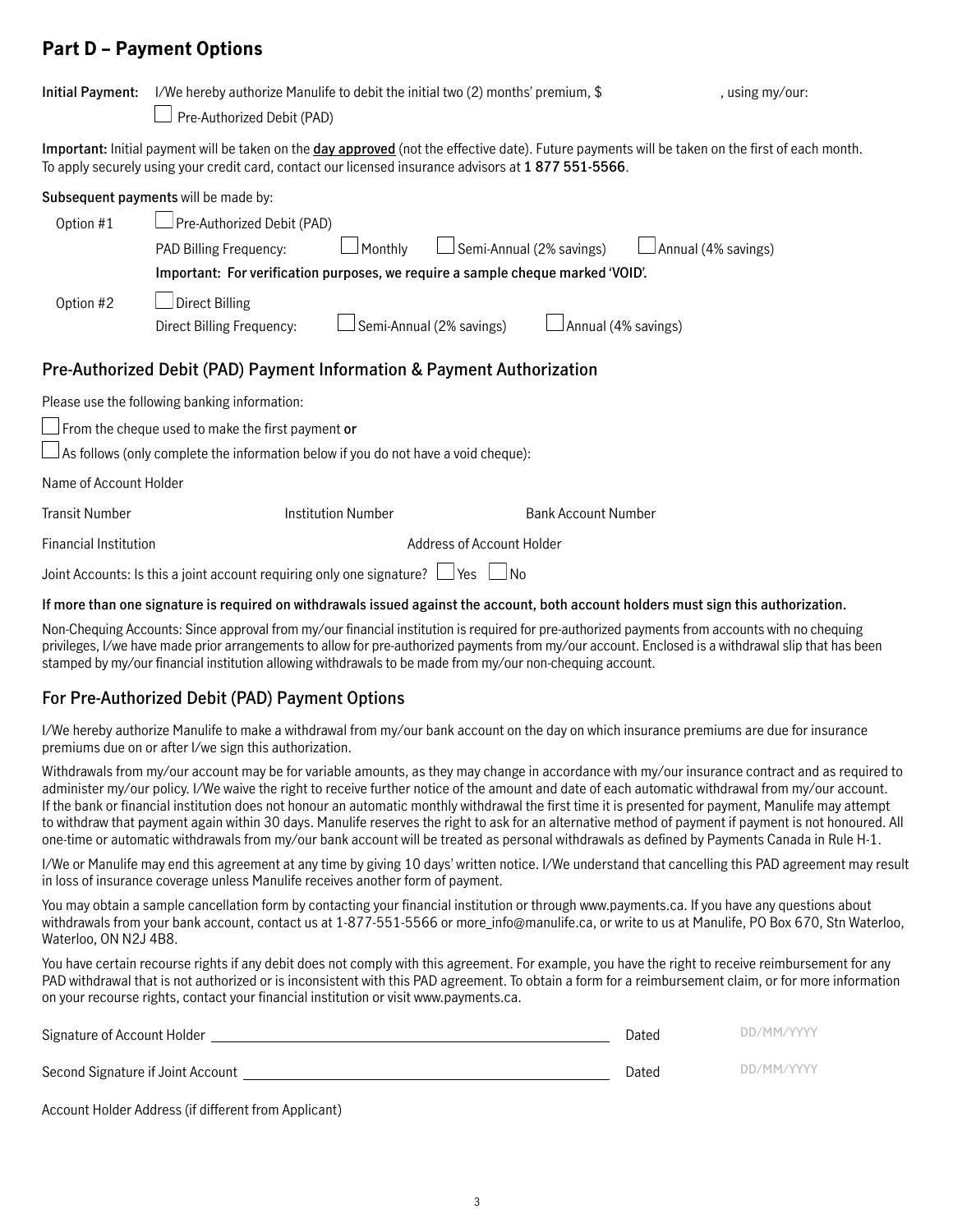# **Personal Information Statement**

In this Statement, "you" and "your" refer to the plan member or holder of rights under the contract, the insured and the parent or guardian of any child named as insured who is under the legal age for providing consent. "We", "us", "our" and "the Company" refer to The Manufacturers Life Insurance Company and our affiliated companies and subsidiaries.

Updates to this Statement and further information about our privacy practices are posted to [www.manulife.ca](http://www.manulife.ca).

We collect, use, verify and disclose your personal information for identified purposes, and only with your consent, or as permitted or required by law. By selecting submit or by signing the application, you give your consent for us to collect, use and disclose your personal information, as set out in this Personal Information Statement. Any alterations to the consent must be agreed to in writing by the Company.

## **What personal information do we collect?**

Depending on the product you have applied for, we collect specific personal information about you such as:

- Identifying information such as your name, address, telephone number(s), email address, date of birth, or driver's licence
- Medical information that any organization or person has about you
- A copy of all driving-related information from provincial or territorial Motor Vehicle Divisions
- A personal investigation, financial information, credit bureau report and/or consumer report from other organizations, persons or sources that have any information or records about you
- Information about how you use our products and services, and information about your preferences, demographics and interests
- Banking data to administer benefits
- Other personal information we may require to administer our business relationship with you

We use fair and lawful means to collect your personal information.

## **Where do we collect your personal information from?**

- Your completed applications and forms
- Other interactions between you and the Company,
- Other sources, such as:
	- Your advisor or authorized representative(s)
	- Third parties with whom we deal in issuing and administering your plan now, and in the future
	- Public sources, such as government agencies, and Internet sites
	- Health care professionals, including medical practitioners, health care institutions, pharmacies and any other medically related facilities
	- Other insurance carriers
	- Administrators of government benefits and other benefit programs

## **What do we use your personal information for?**

We will use your personal information to:

- Help us properly administer the products and services that we provide and to manage our relationship with you
- Confirm your identity and the accuracy of the information you provide
- Evaluate your application, and issue and administer the rights under the plan
- Comply with legal and regulatory requirements
- Understand more about you and how you like to do business with us
- Analyze data to help us understand our customers better so we can improve the products and services we provide
- Determine your eligibility for, and provide you with details of, other products or services that may be of interest to you

## **Who do we disclose your information to?**

- Persons and other parties with whom we deal in issuing and administering your plan now, and in the future
- Authorized employees, agents and representatives
- Any person or organization to whom you gave consent
- People who are legally authorized to view your personal information
- Service providers who require this information to perform their services for us (for example data processing, programming, data storage, market research, printing and distribution services, paramedical and investigative agencies)
- Your medical doctor

The abovementioned people, organizations and service providers are both within Canada and jurisdictions outside Canada, and would therefore be subject to the laws of those jurisdictions.

Where personal information is provided to our service providers, we require them to protect the information in a manner that is consistent with our privacy policies and practices.

## **How long do we keep your information?**

## The longer of:

- The time period required by law and by guidelines set for the financial services industry, and
- The time period required to administer the products and services we provide.

## **Withdrawing your consent**

You may withdraw your consent for us to use your personal information to provide you with other service or product offerings, excluding those mailed with your statements.

You may not withdraw your consent for us to collect, use, retain or disclose personal information we need to issue or administer the plan unless federal or provincial laws give you this right. If you do so, a plan may not be issued and benefits will not be payable under the contract or we may treat your withdrawal of consent as a request to terminate the contract.

If you wish to withdraw your consent, phone our customer care centre at 1-877-551-5566, or write to the Privacy Officer at the address below.

## **Accuracy and access**

You will notify us of any change to your contact information. You have the right to access and verify your personal information maintained in our files, and to request any factually inaccurate personal information be corrected, if appropriate. If you have a question, a concern, wish to receive more information about parties who have access to your information or about our privacy policies and procedures, and/or wish to review your personal information in our files or correct any inaccuracies, you may send a written request to:

**Privacy Officer Manulife P.O. Box 1602 500 King Street North Waterloo, ON N2J 4C6**

## Privacy office canadian division@manulife.com

Please note the security of email communication cannot be guaranteed. Do not send us information of a private or confidential nature by email. By contacting us via email you are authorizing us to communicate with you by email.